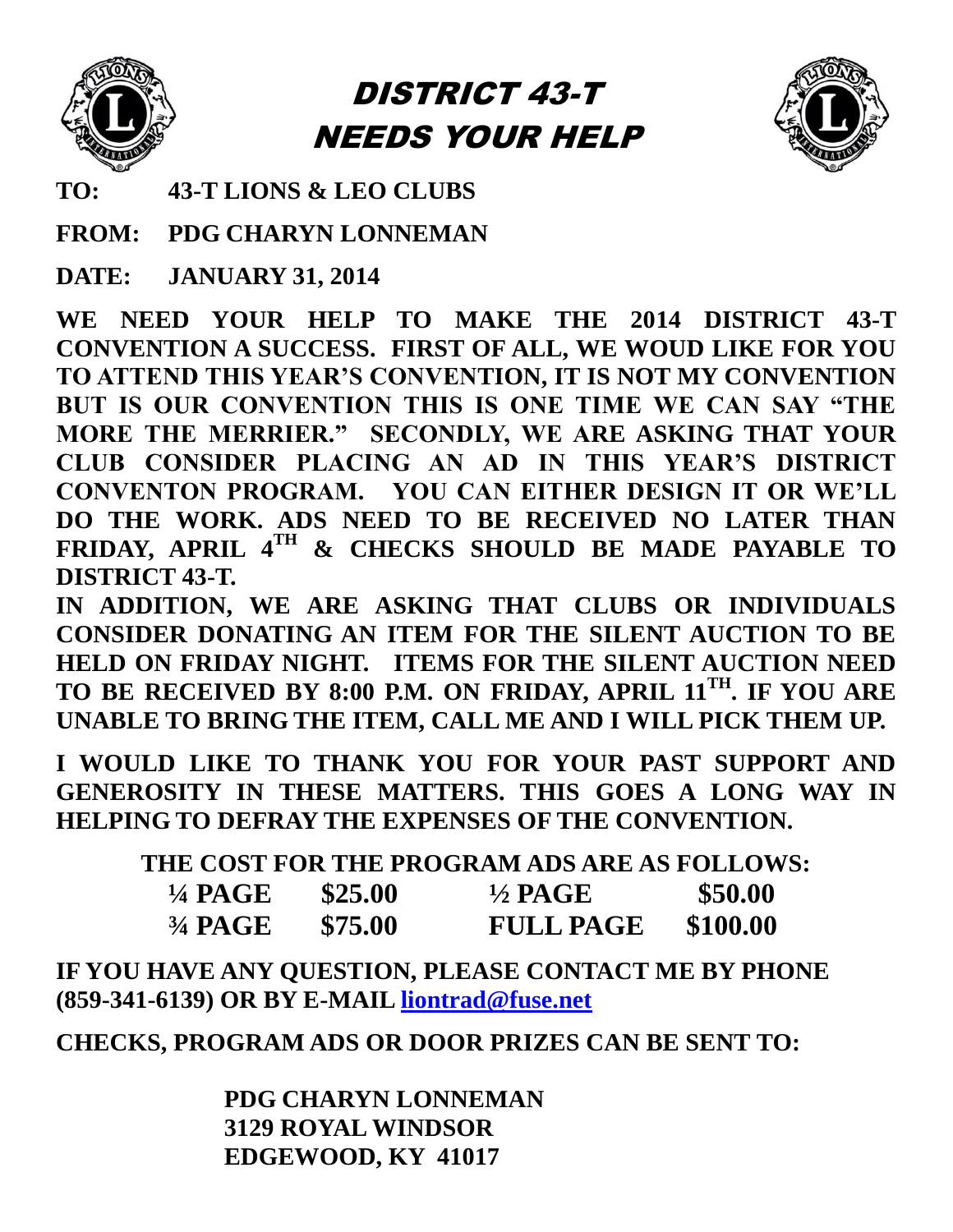

## **2014 DISTRICT 43-T CONVENTION April 11th & 12th DOUBLETREE HOTEL CINCINNATI AIRPORT HEBRON, KY (859) 371-6166**



**Room Rates \$89.00 per night**

**Call the Doubletree and make reservations under Kentucky Lions District 43-T. Room reservations need to be made by Tuesday, April 1st .** \*\*\*\*\*\*\*\*\*\*\*\*\*\*\*\*\*\*\*\*\*\*\*\*\*\*\*\*\*\*\*\*\*\*\*\*\*\*\*\*\*\*\*\*\*\*\*\*\*\*\*\*\*\*\*\*\*\*\*\*\*\*\*\*\*\*\*\*\*\*\*\*\*\*\*\*\*

### **BANQUET & AWARDS PROGRAM SATURDAY NIGHT, April 12th**

**The banquet will be held at the Doubletree Hotel in Concorde Rooms D, E & F Business Casual Dress is requested for banquet.** 

**Dinner: Will be \$ 25.00 per person and served at 7:00 PM with social time from 6:30 to 7:00 PM. The meal will consist of flat iron steak & lemon chicken, mashed potatoes, broccoli, carrots, salad, coffee, iced tea, hot tea, cheesecake or chocolate cake.** 

| <b>Pre-Registration Form:</b> |                |              |             |  |
|-------------------------------|----------------|--------------|-------------|--|
| <b>Name</b>                   | <b>Address</b> | <b>Phone</b> | <b>Club</b> |  |
|                               |                |              |             |  |
|                               |                |              |             |  |
|                               |                |              |             |  |

**For meal reservations, please make your check payable to DISTRICT 43-T and mail them to PDG Charyn Lonneman at 3129 Royal Windsor, Edgewood, KY 41017. Meal reservations need to be made by Monday, April 7th. If you have any questions, you can reach Lion Charyn at (859) 341-6139 or e-mail her at [liontrad@fuse.net](mailto:liontrad@fuse.net) We hope to see many of you there.**